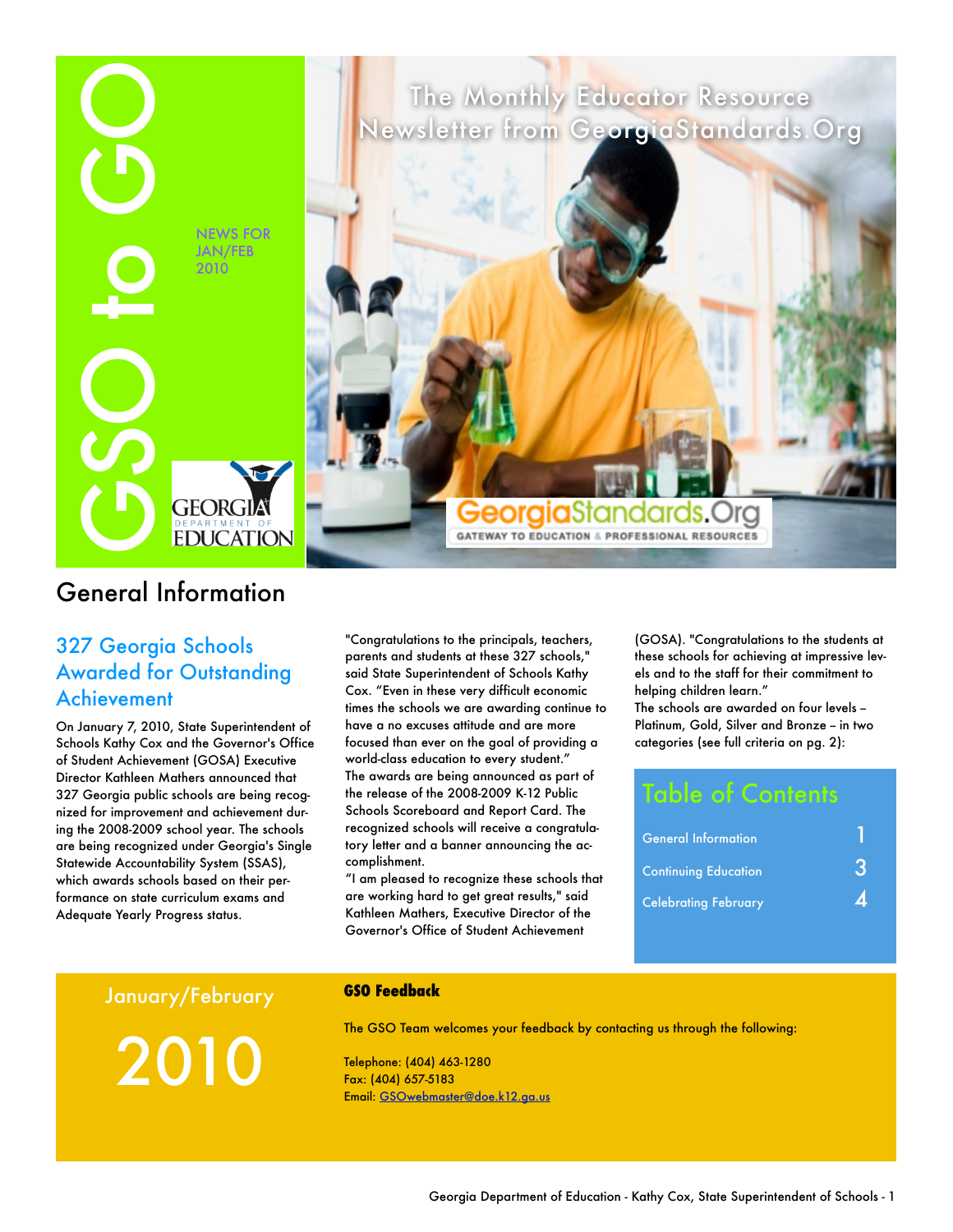- Greatest gains: Schools that showed the greatest improvement in scores on the Criterion-Referenced Competency Tests (CRCT) or the Georgia High School Graduation Tests (GHSGT).
- Highest performance: Schools that demonstrated the highest achievement on the CRCT or GHSGT.



The Report Card, which features the SSAS awards, was developed by GOSA and provides bottom-line data for Georgia's preschools, K-12 schools, colleges and universities, technical colleges, and educator licensing and accreditation. It includes school, system, and state level reports organized into seven major sections: Accountability, Georgia Tests, National Tests, Indicators, Student and School Demographics, Personnel and Fiscal, and Comparisons.

To learn more about GOSA, please visit [www.gaosa.org](http://www.gaosa.org/).

*List of Schools*

- [Greatest Gain in Percentage of Students](http://public.doe.k12.ga.us/DMGetDocument.aspx/Greatest_Gain_Winners_corrected_Production_Data11062009%20-%20For%20Report%20Card.pdf?p=6CC6799F8C1371F66BAA80231A96974717ABA38EC824582378B54AD5E3A86F40&Type=D)  [Meeting and Exceeding Standards](http://public.doe.k12.ga.us/DMGetDocument.aspx/Greatest_Gain_Winners_corrected_Production_Data11062009%20-%20For%20Report%20Card.pdf?p=6CC6799F8C1371F66BAA80231A96974717ABA38EC824582378B54AD5E3A86F40&Type=D)
- [Highest Percentage of Students Meeting](http://public.doe.k12.ga.us/DMGetDocument.aspx/Highest_Performance_Winners_Draft%20Production%20Data%20FINAL%2011%2023%2009%20-%20for%20Report%20Card.pdf?p=6CC6799F8C1371F6ECDA8F35FB11908043AA2461BBB7FD5726FF98D22561D516&Type=D)  [and Exceeding Standards](http://public.doe.k12.ga.us/DMGetDocument.aspx/Highest_Performance_Winners_Draft%20Production%20Data%20FINAL%2011%2023%2009%20-%20for%20Report%20Card.pdf?p=6CC6799F8C1371F6ECDA8F35FB11908043AA2461BBB7FD5726FF98D22561D516&Type=D)

## Free Online ExPreSS - Exam Preparation for Science and Social Studies

Beginning February 1, 2010, a free Online [ExPreSS Tutorial Program](https://www.georgiastandards.org/Resources/Pages/Tools/ExPreSS.aspx) will be offered by the Georgia Department of Education (Ga-DOE) for high school students and certificate of attendance recipients who were unsuccessful on or who have not yet taken the Science and/or Social Studies Georgia High School Graduation Tests (GHSGT). The Online Ex-PreSS modules are self-paced and are based on the instructional plans created for the summer ExPreSS Program.

Students will create their own registration account using their GTID (Georgia Testing Identifier) number. Detailed instructions for creating this account and locating their GTID number will be provided by February 1, 2010, on the [ExPreSS Website.](https://www.georgiastandards.org/Resources/Pages/Tools/ExPreSS.aspx) For additional information about Online Ex-PreSS, contact Pat Blenke at [ablenke@doe.k12.ga.us](mailto:?subject=) or 404-656-4201 or Pam Smith at [pamsmith@doe.k12.ga.us](mailto:?subject=) or 404-463-4141.





The Georgia Partnership for **Excellence in** [Education \(GPEE\)](http://www.gpee.org/) prepares a yearly report that focuses on how trends and developments can impact education in Georgia. This year's publication is titled Top Ten Issues to Watch in [2010](http://www.gpee.org/fileadmin/files/pdf/_GPEE_Top_Ten_2010_.pdf) and it gauges educational policy, legislative and programmatic issues that may affect the coming school year. According to their mission statement, the GPEE will, "Inform and influence Georgia leaders through research and non-partisan advocacy to impact education policies and practices for the improvement of student achievement." Here is the list of educational issues from the 2010 [detailed report:](http://www.gpee.org/fileadmin/files/pdf/_GPEE_Top_Ten_2010_.pdf)

- 1. Budget, Budget, Budget: The Grim Reality
- 2. Georgia's Race to the Top
- 3. Standards & Assessments: The Foundation for Student Success
- 4. A Data System to Support Instruction
- 5. Great Teachers & Leaders: What Our Students Need Most
- 6. Turning Around Georgia's Lowest-Achieving Schools
- 7. College Access for All
- 8. The Expanding Charter School Frontier
- 9. Filing Suit: Education Litigation in Georgia
- 10. Understanding Rural Georgia

> [Download the Top Ten Issues to Watch in](http://www.gpee.org/fileadmin/files/pdf/_GPEE_Top_Ten_2010_.pdf)  [2010](http://www.gpee.org/fileadmin/files/pdf/_GPEE_Top_Ten_2010_.pdf)

## Integrating Technology into your Curriculum

Is one of your New Year's resolutions to integrate more technology into your curriculum? Then let GeorgiaStandards.Org help you with that goal. GSO has a page dedicated to [Teacher Tools for Integrating Technology](https://www.georgiastandards.org/Resources/Pages/Tools/toolsandlinks.aspx). On that page, you will find many links to technology-rich tools from sites that can be used by educators in creating teaching and learning activities for a standards-based classroom. Notice the link to [4Teachers.org,](http://www.4teachers.org/) a site that offers teachers the tech help they need through many online tools and resources. [4Teachers.org](http://www.4teachers.org/) offers a set of fifteen tools that can be used by educators. One of those tools is [PersuadeStar](http://persuadestar.4teachers.org/), a free online application that is designed for students in grades five through twelve to help them write an online persuasive essay. Once teachers register, they can assign an essay with selected criteria for students to use such as analysis of example essays, essay planning tool, essay writing space, spelling feedback and source and bibliography information. Student work is tracked to the registered teacher through an assignment code. This is a free online program that can improve student writing skills, so why not register for [PersuadeStar](http://persuadestar.4teachers.org/) today?

## 2009-2010 Young Georgia Authors Competition



The Young Georgia Authors Competition 2009-2010 information is posted on the [ELA](http://www.gadoe.org/ci_services.aspx?PageReq=CIServEnglish)  [program page](http://www.gadoe.org/ci_services.aspx?PageReq=CIServEnglish) of the Georgia Department of Education website. Scroll towards the bottom of the page, and you will see links to the following documents:

- [•2009-10 Official Rules Booklet](http://www.gadoe.org/DMGetDocument.aspx/YGA%202009-10%20pdf.PDF?p=6CC6799F8C1371F68C1F91128BD9DBFB890C2B225124CE1471D2E941B0C3FCBE&Type=D)
- [•Winners of 2008-09 School Year](http://public.doe.k12.ga.us/DMGetDocument.aspx/YGA%20Winners%202009.doc?p=6CC6799F8C1371F60DA3BE96C4CBEA1B7CE99F0346971731C1C5E8767CEBC018&Type=D)
- [•Young Georgia Authors Winning Entries](http://public.doe.k12.ga.us/DMGetDocument.aspx/YGA%20%20Winning%20Entries%202009.pdf?p=6CC6799F8C1371F65D48A59E2FAA1DC4027309DC7452091D15DE6FC0F02A4810&Type=D)  [2009](http://public.doe.k12.ga.us/DMGetDocument.aspx/YGA%20%20Winning%20Entries%202009.pdf?p=6CC6799F8C1371F65D48A59E2FAA1DC4027309DC7452091D15DE6FC0F02A4810&Type=D)

The deadline for entries this year's Young Georgia Authors Competition is March 10, 2010. The **ELA** program office looks forward to your participation.

## Another Slam Dunk Georgia Read More Video!

[Dominique Wilkins,](http://www.nba.com/history/players/wilkins_summary.html) also known as The Human Highlight Film, is an NBA Hall of Famer that spent most of his basketball career as an Atlanta Hawk. And this month, GSO to GO

proudly features a [Georgia Read More](http://jan-2008-ga-read-more.notlong.com/)  **Video** with Wilkins reading a great story that will have your students catching their breath. The Great Grace Chase is written by Cynthia Rylant and illustrated by Mark Teague. This book has a Lexile



ranking of AD410L and has 25 words in its vocabulary list. You can [meet the author](http://www.eduplace.com/kids/tnc/mtai/rylant.html) and then learn more about her **background and** [personal life.](http://www.kidsreads.com/authors/au-rylant-cynthia.asp) If one of your classroom resolutions this year is to integrate more online video into your reading curriculum, then bounce on over to the Georgia Read More [Videos page](http://public.doe.k12.ga.us/it.aspx?PageReq=ITReadMore) and [watch Dominique Wilkins](http://jan-2008-ga-read-more.notlong.com/) read this fun story about Grace the dog.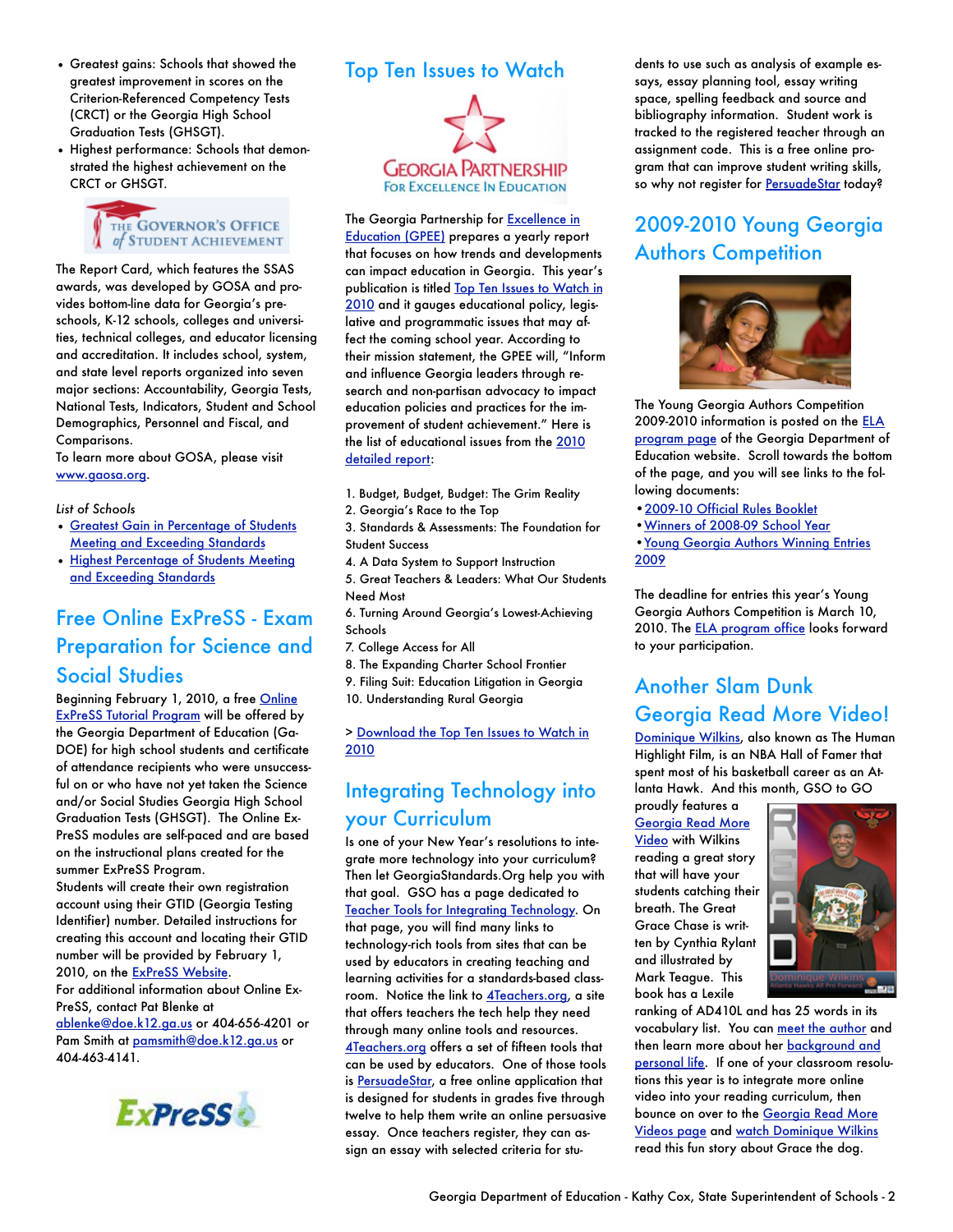## Reinforce Basic Math Skills with Online Video Games

[Academic Skill Builders](http://www.arcademicskillbuilders.com/) has a number of [edu](http://www.arcademicskillbuilders.com/games.htm)[cational video games](http://www.arcademicskillbuilders.com/games.htm) that can be used to reinforce basic skills such as:

- [Multiplication Grand Prix](http://arcademicskillbuilders.com/games/grand_prix/grand_prix.html)
- [Drag Race Division](http://arcademicskillbuilders.com/games/drag_race/drag_race.html)
- [Meteor Multiplication](http://www.arcademicskillbuilders.com/games/meteor/meteor.html)
- [Demolition Division](http://www.arcademicskillbuilders.com/games/demolition/demolition.html)
- [Alien Addition](http://www.arcademicskillbuilders.com/games/alien/alien.html)
- [Minus Mission](http://www.arcademicskillbuilders.com/games/mission/mission.html)

#### [Multiplication Grand Prix](http://arcademicskillbuilders.com/games/grand_prix/grand_prix.html) and [Drag Race](http://arcademicskillbuilders.com/games/drag_race/drag_race.html)

[Division](http://arcademicskillbuilders.com/games/drag_race/drag_race.html) allow up to four students to play against each other at the same time from different computers. Teachers can even set-up these multi-player games in public or private modes. Most of the Academic Skill Builders games are optimized ([Wii-formatted Games](http://www.arcademicskillbuilders.com/wiilist.htm)  [list](http://www.arcademicskillbuilders.com/wiilist.htm)) for the Nintendo Wii gaming system by using the Wii Browser and a Wii Remote. Academic Skill Builders provides a [teacher](http://www.arcademicskillbuilders.com/manual.htm)  [manual](http://www.arcademicskillbuilders.com/manual.htm) with steps on how teachers can use their online educational video games. Visit the [Arcademic Game Descriptions page](http://www.arcademicskillbuilders.com/games/) for the latest online learning games from AcademicSkillBuilders.com.

Mulfi-Player Games



Jetski Addition | Game Info

## The Labors of Herakles: Outreach Program

If you can't see Herakles at the Carlos, he will come to your classroom. Reserve one of a dozen outreach programs where students use costumes and props to act out the myths. Meet the ferocious lion of Nemea, killer birds, Amazon women, and Atlas who held up the world. Open this [informative PDF](http://www.carlos.emory.edu/PDF/School_Programs_2009_2010.pdf) for more about the Permanent Collections, Upcoming Exhibitions, Tour Programs, Outreach Programs, Programs for Teachers and Podcasts at the Michael C. Carlos Museum.



## Continuing Education

## 41st Annual Conference on Children's Literature

Athens, Georgia is hosting the 41st Annual Conference on Children's Literature from March 19 - 20, 2010. K-8 teachers, library media specialists, public librarians and others interested in children's literature will enjoy this venue. The conference will take place in the [Georgia Center for Continuing Education](http://www.georgiacenter.uga.edu/)  [Conference Center](http://www.georgiacenter.uga.edu/) & [Hotel](http://www.georgiacenter.uga.edu/sections/amenities.phtml), which is located on the historic campus of the University of Georgia in Athens. Learn more about the tentative agenda, conference events or Georgia Children's Book Awards Program by visiting the [Children's Literature conference page.](http://www.georgiacenter.uga.edu/conferences/2010/Mar/19/child_lit.phtml)



## Ancient World Adventures at the Michael C. Carlos Museum

*It's Greek to Me! at the Michael C. Carlos Museum: a special set of adventures for 3rd graders and all students of the ancient World*

The Michael C. Carlos Museum, an educational partner of the Department of Education, offers small group, expeditionary tours providing a vivid entry to the study of world

cultures through art. Majority Rules, developed by 3rd grade teachers for third graders, is an interactive tour aligned with the Georgia Performance Standards. It introduces students to 5th-century Ath-



ens during the construction of the Parthenon and the development of the roots of democracy. The stories on ancient Greek vases depict scenes from the classics of Greek literature from the Trojan War to Odysseus' voyage; the stories that convey the ideal of excellence and honor. On the tour students dress in a chiton and learn what it meant to be a Greek citizen; they wear the olive wreath of the victorious Olympic athlete, and barter with blow-up versions of coins from the collec-tion. Visit [Student programs](http://www.carlos.emory.edu/odyssey-online) for the Greek Passport booklet for students, vocabulary, and a follow-up lesson plan. Then check out the Greek section of Odyssey Online, the [special interactive website](http://www.carlos.emory.edu/odyssey-online) for students.

#### GPS Glossary

#### **Concept Map**

A concept map is a document that outlines the concepts, essential questions, vocabulary, instructional tools and assessments for each unit.

#### Carlos Conversations

No one did monsters better than the ancient Greeks. Monsters! is a lively, 10 [minute discussion](http://www.carlos.emory.edu/files/Monsters.m4a) beginning with Odysseus and the Cyclops and touching on Medusa, centaurs and sirens, with Emory University faculty discussing the reason behind the monsters.

Events at the Avenue Research Culture and History

January 10, 2010 – February 28, 2010 Cary-McPheeters Gallery 1st Floor Historical Exhibit *Fighting Against the Odds: The Tuskegee Airmen and the Segregated Skies of World War II*

February 6, 2010 10:00 a.m.–4:00 p.m. *Save Our African American Treasures*

February 13, 2010 4:00 p.m.–6:00 p.m. Authors' and Writers' Lounge, 3rd Floor Community Forum *Double V: World War II and the Right to Fight*

February 19, 2010 (Middle School) February 26, 2010 (High School) Heritage Center Education Auditorium, 4th Floor *Sankofa History Challenge: African American History Quiz Bowl*

February 20, 2010 4:00 p.m.–6:00 p.m. Authors' and Writers' Lounge, 3rd Floor *Author's Discussion and Book Signing*

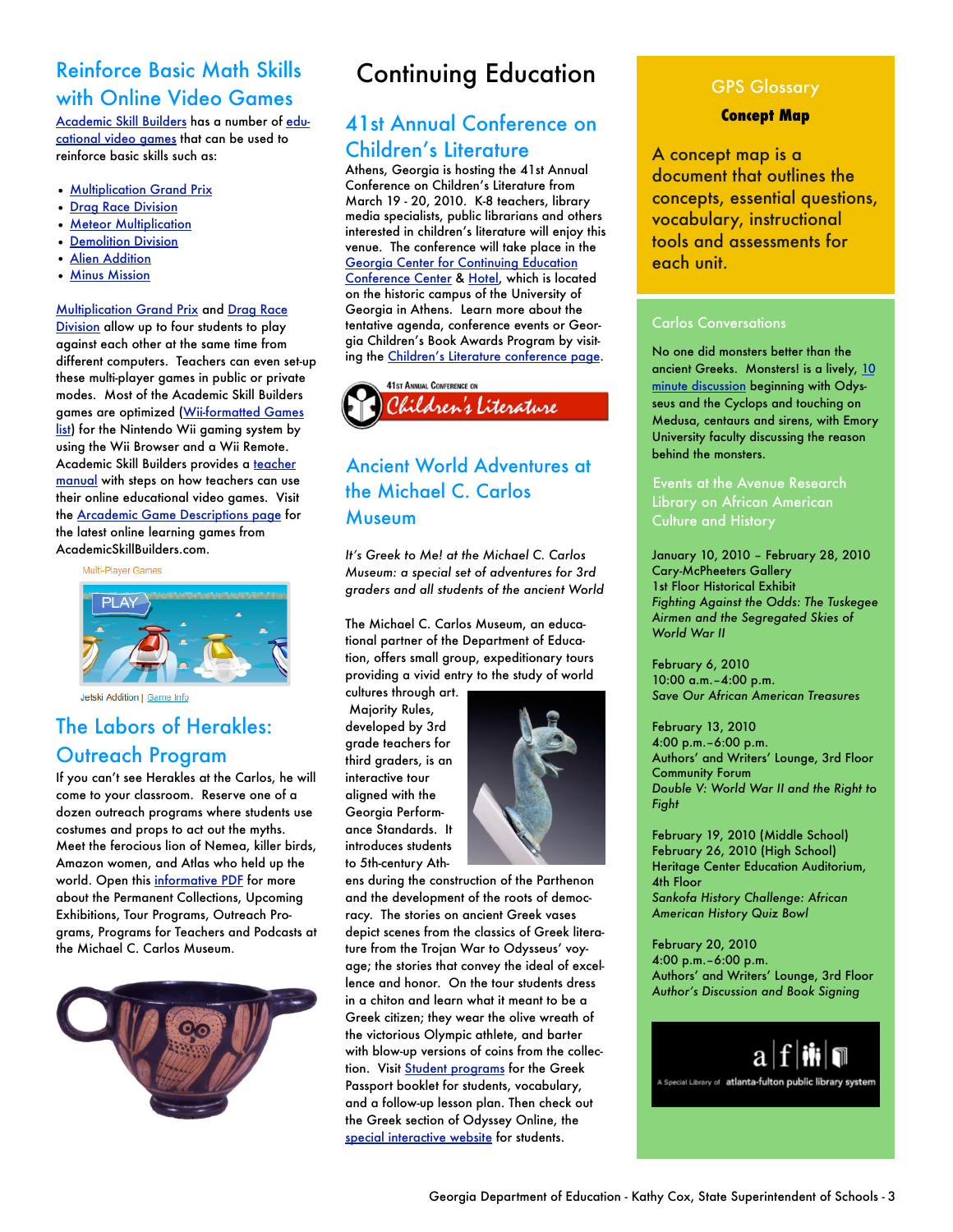# **Celebrating** February

**Born 1902** - Langston Hughes, African-American poet [The Poet's Voice: Langston](http://edsitement.neh.gov/view_lesson_plan.asp?id=405)  [Hughes and You](http://edsitement.neh.gov/view_lesson_plan.asp?id=405)

**1995** - [Bernard Harris](http://www.jsc.nasa.gov/Bios/htmlbios/harris.html) first Black astronaut to take spacewalk, dedicates event to achievements of all African Americans

**Born 1864** - WEB Du Bois, civil

[African-American Soldiers in](http://edsitement.neh.gov/view_lesson_plan.asp?id=497)  [World War I: The 92nd and](http://edsitement.neh.gov/view_lesson_plan.asp?id=497) 

Feb. 1

Feb. 9

Feb. 23

rights writer

[93rd Div](http://edsitement.neh.gov/view_lesson_plan.asp?id=497)isions

## communicate collaborate connect

For Georgia facts, visit [The New](http://www.georgiaencyclopedia.org/)  [Georgia Encyclopedia](http://www.georgiaencyclopedia.org/).

[GeorgiaStandards.Org](https://www.georgiastandards.org/Pages/default.aspx) is the Thinkfinity State Education Partner in Georgia. GSO provides [Thinkfinity professional devel](http://www.thinkfinity.org/pd/request_training.aspx)[opme](http://www.thinkfinity.org/pd/request_training.aspx)nt for educators and trainers.

#### **Downloads**

- [> February 2010 Calendar Word](http://www.georgiastandards.org/Documents/GSO-to-GO-December-2009-Calendar-Template.doc)  [Template \(DOC\)](http://www.georgiastandards.org/Documents/GSO-to-GO-December-2009-Calendar-Template.doc)
- [> 2010 Presidents' Day Jimmy](https://www.georgiastandards.org/Documents/2010-Presidents-Day-Celebration.pdf)
- [Carter Celebration \(PDF\)](https://www.georgiastandards.org/Documents/2010-Presidents-Day-Celebration.pdf)

#### **Links**

- [> GSO Contact Information](https://www.georgiastandards.org/Pages/ContactUs/contactus.aspx)
- [> Connect with GSO on Twitter](http://twitter.com/gastandardsorg)
- [> GPS by Grade Level, K-8](http://www.georgiastandards.org/standards/Pages/BrowseStandards/GPS_by_Grade_Level_K-8.aspx)

#### February Writing Prompt

Many African Americans have made valuable contributions to the world. Have students write a persuasive essay to the United States Postal Service, convincing them to create a new stamp depicting a famous African American. Eduplace also offers the following **February activities** for grade levels K - 8.

## February in Georgia History

The [New Georgia Encyclopedia \(NGE\)](http://www.georgiaencyclopedia.org/nge/Home.jsp) notes February 1733 as a very significant date in our state's history. Georgia became a colony through the perseverance of an individual who also carried the roles of social reformer and military leader. Do your students know the founder of Georgia? This [visionary](http://www.georgiaencyclopedia.org/nge/Article.jsp?id=h-1058&pid=s-52) also initiated the city plans for the city of Savannah. In studying Colonial Georgia, eighth grade social studies teachers can reference [SS8H2 of the Georgia Performance](https://www.georgiastandards.org/Standards/Pages/BrowseStandards/SocialStudiesStandards6-8.aspx)  [Standards.](https://www.georgiastandards.org/Standards/Pages/BrowseStandards/SocialStudiesStandards6-8.aspx) [NGE's February in Georgia His](http://www.georgiaencyclopedia.org/nge/Feature.jsp?id=s-52&hl=y)[tory](http://www.georgiaencyclopedia.org/nge/Feature.jsp?id=s-52&hl=y) also features the [Battle of Kettle Creek](http://www.georgiaencyclopedia.org/nge/Article.jsp?id=h-1088&pid=s-52), the completion of [Georgia's first Constitution](http://www.georgiaencyclopedia.org/nge/Article.jsp?id=h-588&pid=s-52) and the [South's oldest college football rivalry.](http://www.georgiaencyclopedia.org/nge/Article.jsp?id=h-1994&pid=s-52) Challenge your students to research the [New](http://www.georgiaencyclopedia.org/nge/Home.jsp)  [Georgia Encyclopedia](http://www.georgiaencyclopedia.org/nge/Home.jsp) to find out who was the [first African-American congressman](http://www.georgiaencyclopedia.org/nge/Article.jsp?id=h-3473&hl=y) to

speak on the floor of the U.S. House of Representatives. Teachers can access many more [NGE articles for Febru-](http://www.georgiaencyclopedia.org/nge/Feature.jsp?id=s-52&hl=y)THE **NEW GEORGIA**<br>E N C Y C L O P E D L A [ary](http://www.georgiaencyclopedia.org/nge/Feature.jsp?id=s-52&hl=y) that are about history, politics, entertainment and more.

February EDSITEment Calendar of Special Events



The February calendar from [EDSITEment](http://edsitement.neh.gov/) is a collection of peer-reviewed websites and lesson plans covering this month's holidays and special events. February is [African](http://www.infoplease.com/spot/bhm1.html)  **[American History Month](http://www.infoplease.com/spot/bhm1.html) and** [EDSITEment](http://edsitement.neh.gov/) highlights many

activities and lessons focused around this celebration. Some of the EDSITEment's African American History lesson plans include:

- [The Poet's Voice: Langston Hughes and You](http://edsitement.neh.gov/view_lesson_plan.asp?id=405)
- [Attitudes Toward Emancipation](http://edsitement.neh.gov/view_lesson_plan.asp?id=290)
- [Dr. King's Dream](http://edsitement.neh.gov/view_lesson_plan.asp?id=332)
- [From Courage to Freedom: Frederick Doug](http://edsitement.neh.gov/view_lesson_plan.asp?id=594)[lass's 1845 Autobiography](http://edsitement.neh.gov/view_lesson_plan.asp?id=594)
- [Perspectives on the Slave Narrative](http://edsitement.neh.gov/view_lesson_plan.asp?id=321)
- [Harlem 1900-1940](http://www.si.umich.edu/CHICO/Harlem/text/dubois.html)
- [African-American Soldiers in World War I:](http://edsitement.neh.gov/view_lesson_plan.asp?id=497)  [The 92nd and 93rd Divisions](http://edsitement.neh.gov/view_lesson_plan.asp?id=497)

## African-American Research At The AARL

Celebrate African studies all year long with the exceptional programs and events at the [Auburn Avenue Research Library \(AARL\).](http://www.afpls.org/index.php?option=com_content&task=blogcategory&id=22&Itemid=76) This special library is located in Atlanta [\(directions\)](http://www.afpls.org/index.php?option=com_content&task=view&id=63&Itemid=86) and is part of the Atlanta-Fulton Public Library System. This is the first library in the Southeast to house specialized reference and archival collections for the study and research of African cultures. [Tours of the AARL facility](http://www.afpls.org/index.php?option=com_content&task=view&id=196&Itemid=90) are available by appointment. You can also check out [up](http://www.afpls.org/index.php?option=com_content&task=view&id=70&Itemid=83)[coming events](http://www.afpls.org/index.php?option=com_content&task=view&id=70&Itemid=83) for important venues and activities. The AARL also allows you to logon to some excellent [online databases](http://www.afplweb.com/cms/index.php?option=com_content&task=view&id=179&Itemid=79) to research African-American culture and history.